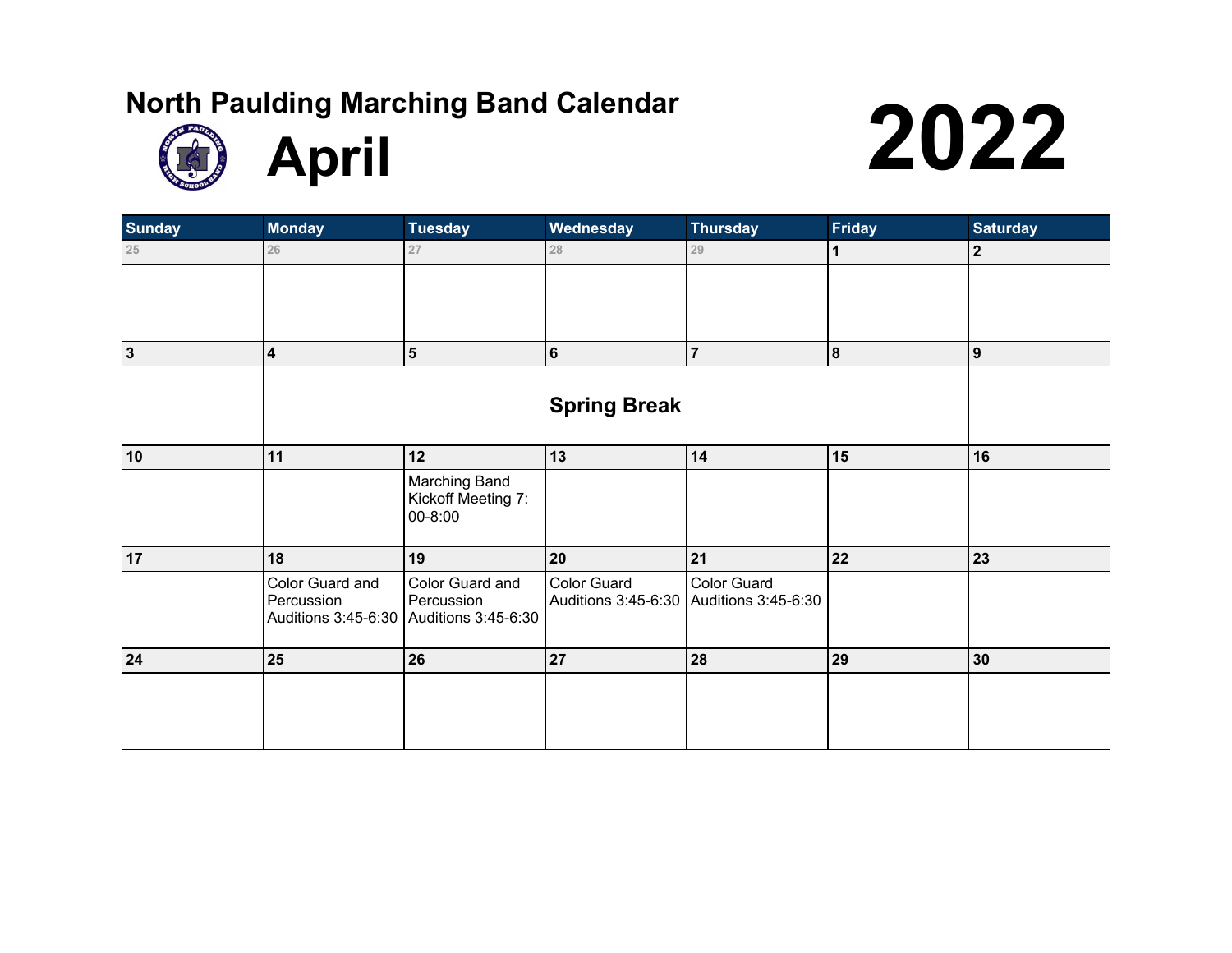



**May** and Calendar **2022** 

| <b>Sunday</b>    | <b>Monday</b>                                        | <b>Tuesday</b>                                                                | Wednesday                                            | <b>Thursday</b>                                                    | <b>Friday</b>                                           | <b>Saturday</b>                                    |
|------------------|------------------------------------------------------|-------------------------------------------------------------------------------|------------------------------------------------------|--------------------------------------------------------------------|---------------------------------------------------------|----------------------------------------------------|
| $\mathbf 1$      | $\mathbf{2}$                                         | 3                                                                             | 4                                                    | 5                                                                  | $\bf 6$                                                 | $\overline{7}$                                     |
|                  |                                                      |                                                                               |                                                      |                                                                    |                                                         |                                                    |
|                  |                                                      |                                                                               |                                                      |                                                                    |                                                         |                                                    |
| $\boldsymbol{8}$ | 9                                                    | 10                                                                            | 11                                                   | 12                                                                 | 13                                                      | 14                                                 |
|                  |                                                      | <b>High School Spring</b><br>Concert 7:00                                     |                                                      | Marching Band<br>Show Reading Day<br>3:45-6:30                     | Marching Band<br>Deposit and<br>Commitment<br>Forms Due |                                                    |
| 15               | 16                                                   | 17                                                                            | 18                                                   | 19                                                                 | 20                                                      | 21                                                 |
|                  | Guard and<br>Percussion Spring<br>Training 3:45-6:30 | CG & Perc Spring<br>Training 3:45-6:30<br><b>Band Booster</b><br>Meeting 7:00 | Guard and<br>Percussion Spring<br>Training 3:45-6:30 | Leadership Day,<br>Guard and Perc<br>Spring Training 3:<br>45-6:30 | LAF 5:30-11                                             | <b>Matress Fundraiser</b><br>$10-5$<br>LAF 5:30-11 |
| 22               | 23                                                   | 24                                                                            | 25                                                   | 26                                                                 | 27                                                      | 28                                                 |
|                  |                                                      |                                                                               |                                                      |                                                                    | Last Day of School                                      |                                                    |
| 29               | 30                                                   | 31                                                                            |                                                      | $\overline{2}$                                                     | 3                                                       | 4                                                  |
|                  |                                                      |                                                                               |                                                      |                                                                    | Payment 1 Due                                           |                                                    |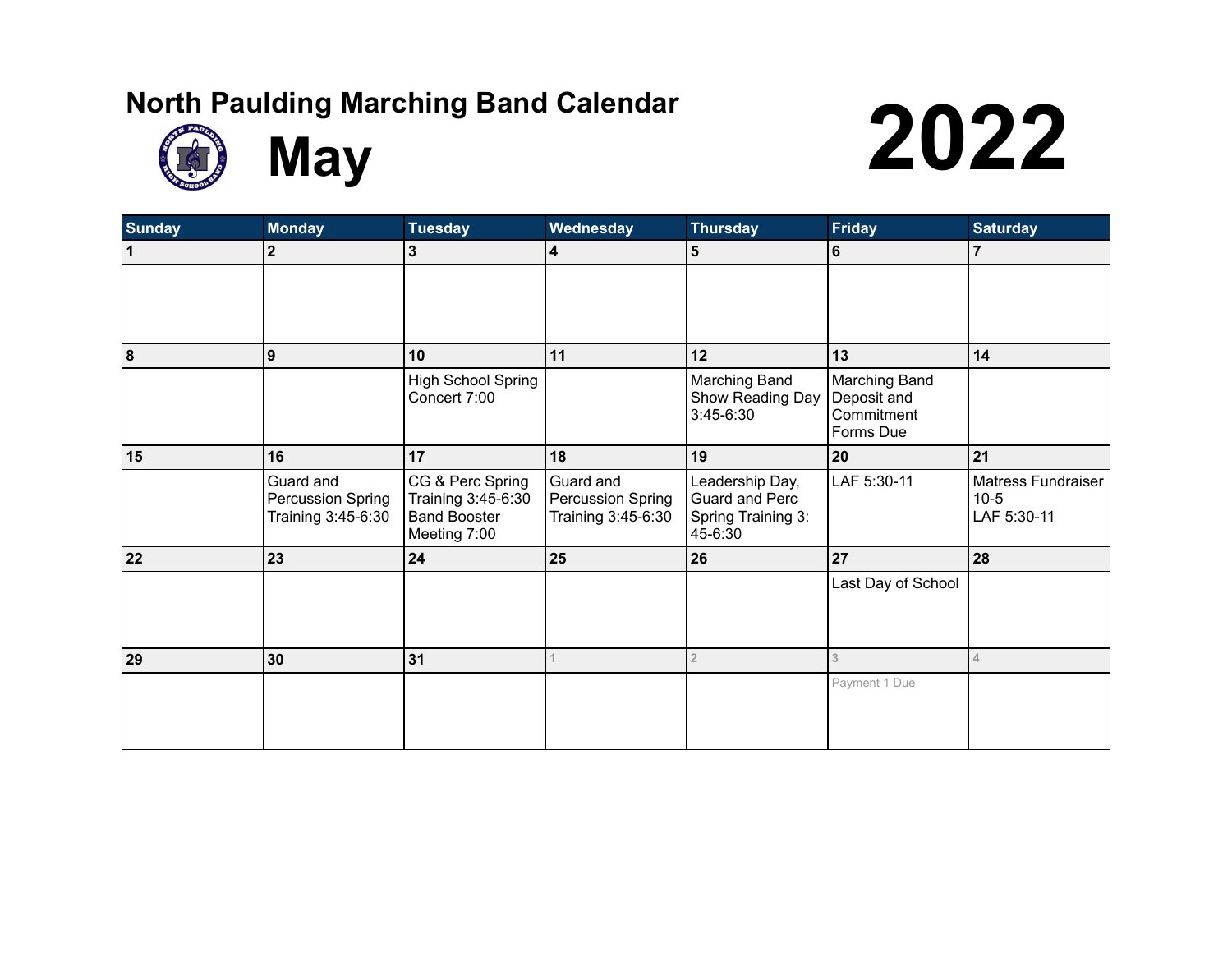

**June 1997** 

| <b>Sunday</b>           | <b>Monday</b> | <b>Tuesday</b> | <b>Wednesday</b> | <b>Thursday</b>  | <b>Friday</b>         | <b>Saturday</b>         |
|-------------------------|---------------|----------------|------------------|------------------|-----------------------|-------------------------|
| $29\,$                  | 30            | 31             | 1                | $\overline{2}$   | $\mathbf{3}$          | $\overline{\mathbf{4}}$ |
|                         |               |                |                  |                  | Payment 1 Due         |                         |
|                         |               |                |                  |                  |                       |                         |
|                         |               |                |                  |                  |                       |                         |
| $\overline{\mathbf{5}}$ | $\bf 6$       | $\overline{7}$ | $\pmb{8}$        | $\boldsymbol{9}$ | 10                    | 11                      |
| LAF 5:30-11             |               |                |                  |                  |                       |                         |
|                         |               |                |                  |                  |                       |                         |
|                         |               |                |                  |                  |                       |                         |
| 12                      | 13            | 14             | 15               | 16               | 17                    | 18                      |
|                         |               |                | LAF 5:30-11      |                  |                       | LAF 5:30-11             |
|                         |               |                |                  |                  |                       |                         |
|                         |               |                |                  |                  |                       |                         |
| 19                      | 20            | 21             | 22               | 23               | ${\bf 24}$            | 25                      |
|                         |               |                |                  |                  |                       |                         |
|                         |               |                |                  |                  |                       |                         |
|                         |               |                |                  |                  |                       |                         |
| 26                      | 27            | 28             | 29               | 30               |                       | $\sqrt{2}$              |
|                         |               | LAF 5:30-11    |                  | LAF 5:30-11      | Payment 2 Due; Early  |                         |
|                         |               |                |                  |                  | Bird Special Deadline |                         |
|                         |               |                |                  |                  |                       |                         |
|                         |               |                |                  |                  |                       |                         |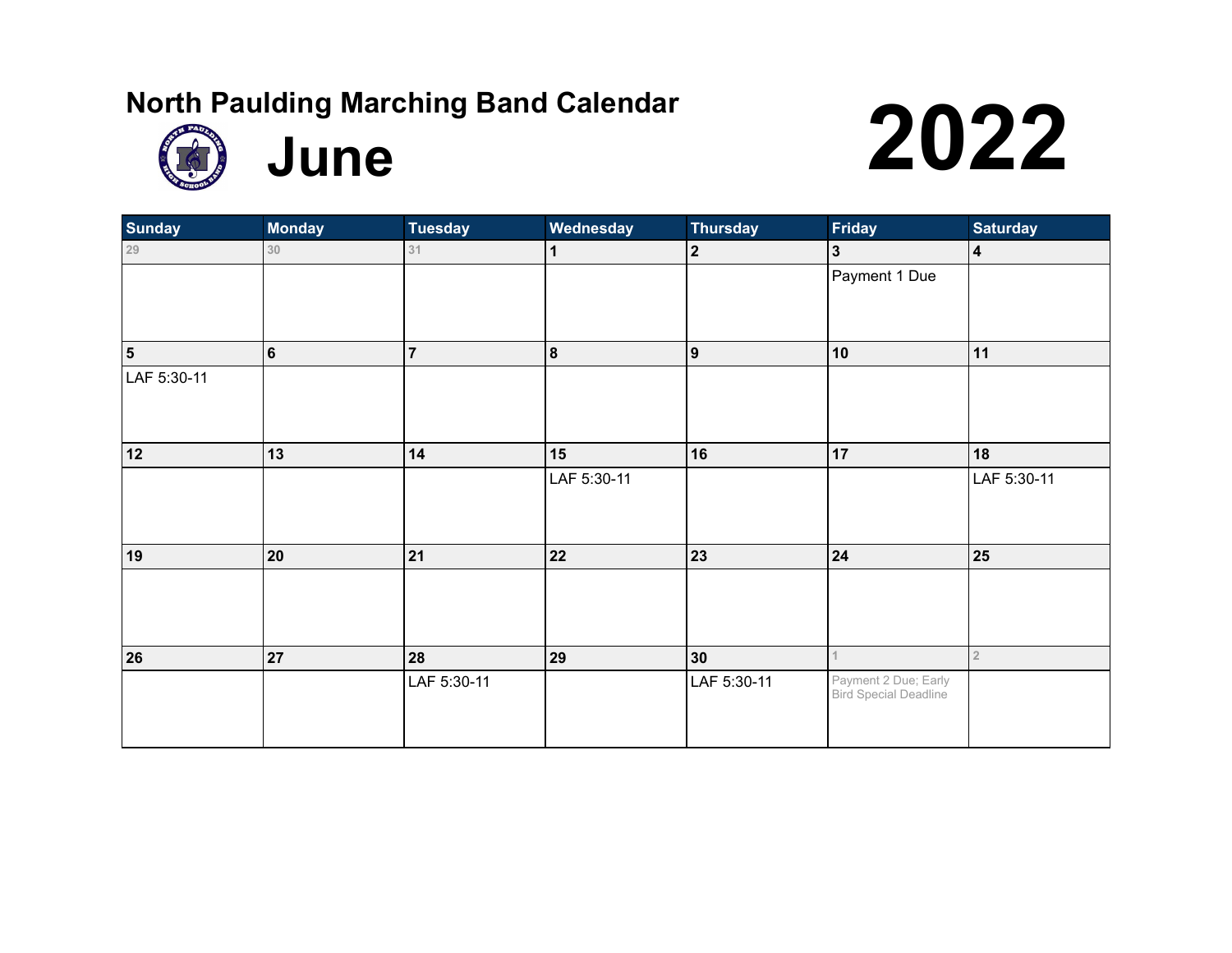





| <b>Sunday</b> | <b>Monday</b>                                                                     | <b>Tuesday</b>                                                                  | Wednesday                                                          | <b>Thursday</b>                 | <b>Friday</b>                                             | <b>Saturday</b> |
|---------------|-----------------------------------------------------------------------------------|---------------------------------------------------------------------------------|--------------------------------------------------------------------|---------------------------------|-----------------------------------------------------------|-----------------|
| 26            | 27                                                                                | 28                                                                              | 29                                                                 | 30                              |                                                           | $\mathbf{2}$    |
|               |                                                                                   |                                                                                 |                                                                    |                                 | Payment 2 Due;<br>Pay In Full<br><b>Discount Deadline</b> |                 |
| $\mathbf{3}$  | $\overline{\mathbf{4}}$                                                           | 5                                                                               | 6                                                                  | $\overline{7}$                  | 8                                                         | 9               |
|               |                                                                                   |                                                                                 |                                                                    |                                 |                                                           | LAF 5:30-11     |
| 10            | 11                                                                                | 12                                                                              | 13                                                                 | 14                              | 15                                                        | 16              |
|               | Pre-Camp 9 - 5;<br>Senior Uniform<br><b>Fitting and Banner</b><br>Pictures 3-5:30 | Pre-Camp 9-5;<br>Junior Uniform<br>Fitting 3-5:30                               | Pre-Camp and<br>Rookie Camp 9-5<br>Sophomore Fitting<br>$3 - 5:30$ | Pre-Camp and<br>Rookie Camp 9-5 | Pre-Camp and<br>Rookie Camp 9-5                           |                 |
| 17            | 18                                                                                | 19                                                                              | 20                                                                 | 21                              | 22                                                        | 23              |
|               | Full Band Camp 9-<br>9                                                            | Full Band Camp 9-<br>9                                                          | Full Band Camp 9-<br>9; Movement 1<br>Pass Off                     | Full Band Camp 9-<br>9          | Full Band Camp 9-<br>6; Family Show<br>and Dinner 6-8     |                 |
| 24            | 25                                                                                | 26                                                                              | 27                                                                 | 28                              | 29                                                        | 30              |
|               |                                                                                   | <b>Committee Chair</b><br>Training 6-7;<br><b>Volunteer Training</b><br>$7 - 8$ | LAF 5:30-11                                                        |                                 | <b>Braves Night</b>                                       |                 |
| 31            | 1                                                                                 | $\overline{2}$                                                                  | 3                                                                  | $\Delta$                        | 5                                                         | 6               |
|               | First Day of School                                                               | MB Rehearsal 3:45-6:30                                                          |                                                                    | MB Rehearsal 3:45-6:30          | MB Rehearsal 3:45-6:30 MB Rehearsal 9-5<br>Payment 3 Due  |                 |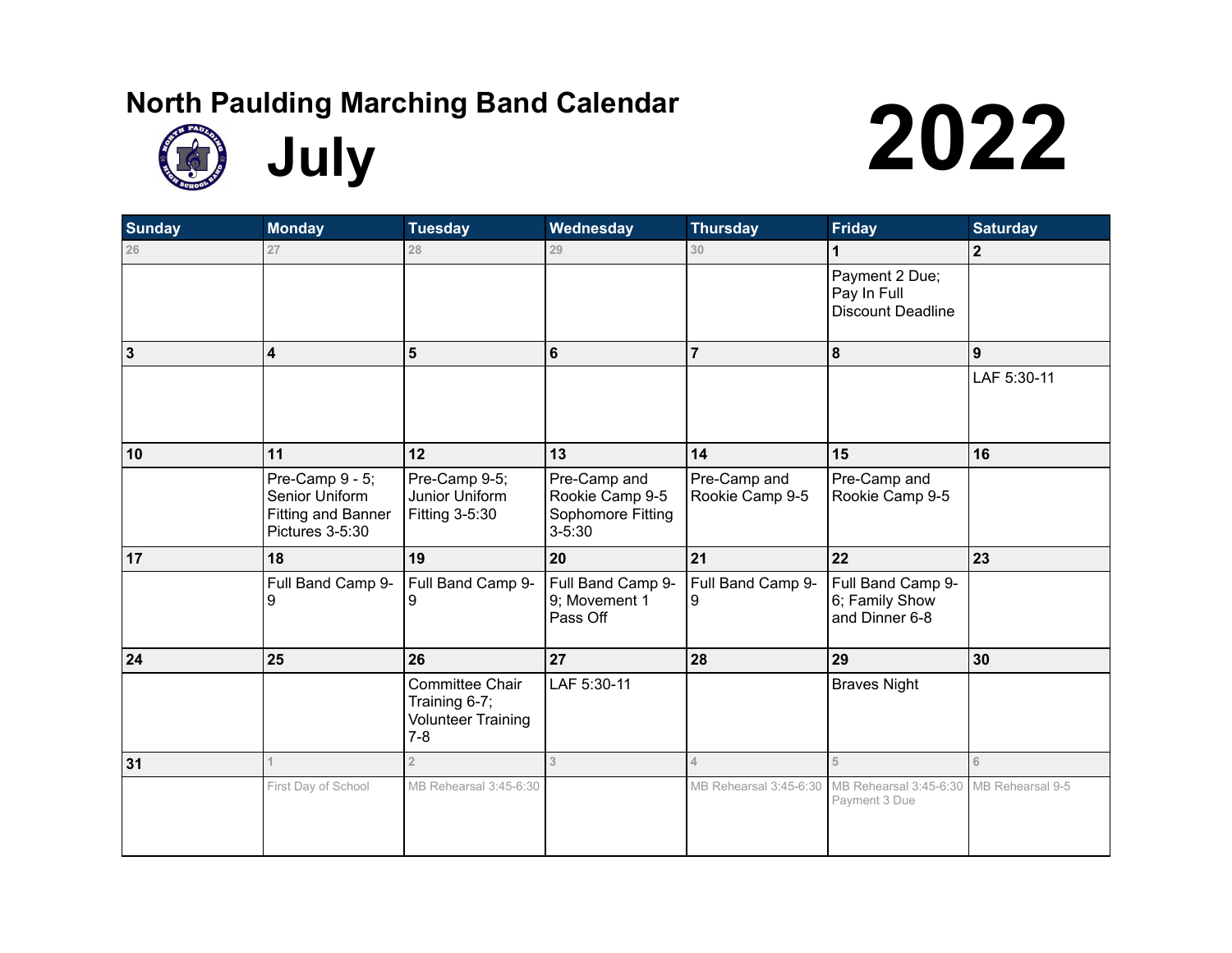

**August 2022** 

| <b>Sunday</b>  | <b>Monday</b>                                                                       | <b>Tuesday</b>                                              | Wednesday | <b>Thursday</b>                                               | <b>Friday</b>                                        | <b>Saturday</b>  |
|----------------|-------------------------------------------------------------------------------------|-------------------------------------------------------------|-----------|---------------------------------------------------------------|------------------------------------------------------|------------------|
| 31             | 1                                                                                   | $\mathbf{2}$                                                | 3         | 4                                                             | 5                                                    | 6                |
|                | First Day of School                                                                 | MB Rehearsal 3:<br>45-6:30                                  |           | MB Rehearsal 3:<br>45-6:30; Movement<br>2 Pass Off            | MB Rehearsal 3:<br>45-6:30 Payment 3<br>Due          | MB Rehearsal 9-5 |
| $\overline{7}$ | 8                                                                                   | 9                                                           | 10        | 11                                                            | 12                                                   | 13               |
| LAF 5:30-11    | CG, Perc, FI, & CI<br>Sectionals 3:45-6:30;<br>Wind Sectionals 3:45-<br>5:30        | MB Rehearsal 3:<br>45-6:30; Band<br>Booster Meeting 7-<br>8 |           | MB Rehearsal 3:<br>45-6:30                                    | MB Rehearsal 3:<br>45-6:30                           | Rock-A-Thon 5-12 |
| 14             | 15                                                                                  | 16                                                          | 17        | 18                                                            | 19                                                   | 20               |
|                | CG, Perc, & Sx<br>Sectionals 3:45-6:30;<br>Wind Sectionals 3:45-<br>5:30            | MB Rehearsal 3:<br>45-6:30                                  |           | MB Rehearsal 3:<br>45-6:30                                    | HOME vs Allatoona   Senior Dinner                    |                  |
| 21             | 22                                                                                  | 23                                                          | 24        | 25                                                            | 26                                                   | 27               |
|                | CG, Perc, Tpt, & Hn<br>Sectionals 3:45-6:30;<br>Wind Sectionals 3:45-<br>5:30       | MB Rehearsal 3:<br>45-6:30                                  |           | MB Rehearsal 3:<br>45-6:30; Movement   Paulding<br>3 Pass Off | <b>AWAY vs East</b>                                  |                  |
| 28             | 29                                                                                  | 30                                                          | 31        |                                                               | $\overline{2}$                                       | 3                |
|                | CG, Perc, Tbn, Eu, &<br>Tb Sectionals 3:45-6:<br>30; Wind Sectionals<br>$3:45-5:30$ | MB Rehearsal 3:<br>45-6:30                                  |           | MB Rehearsal 3:45-6:30                                        | <b>HOME vs Kennesaw</b><br>Mountain<br>Payment 4 Due |                  |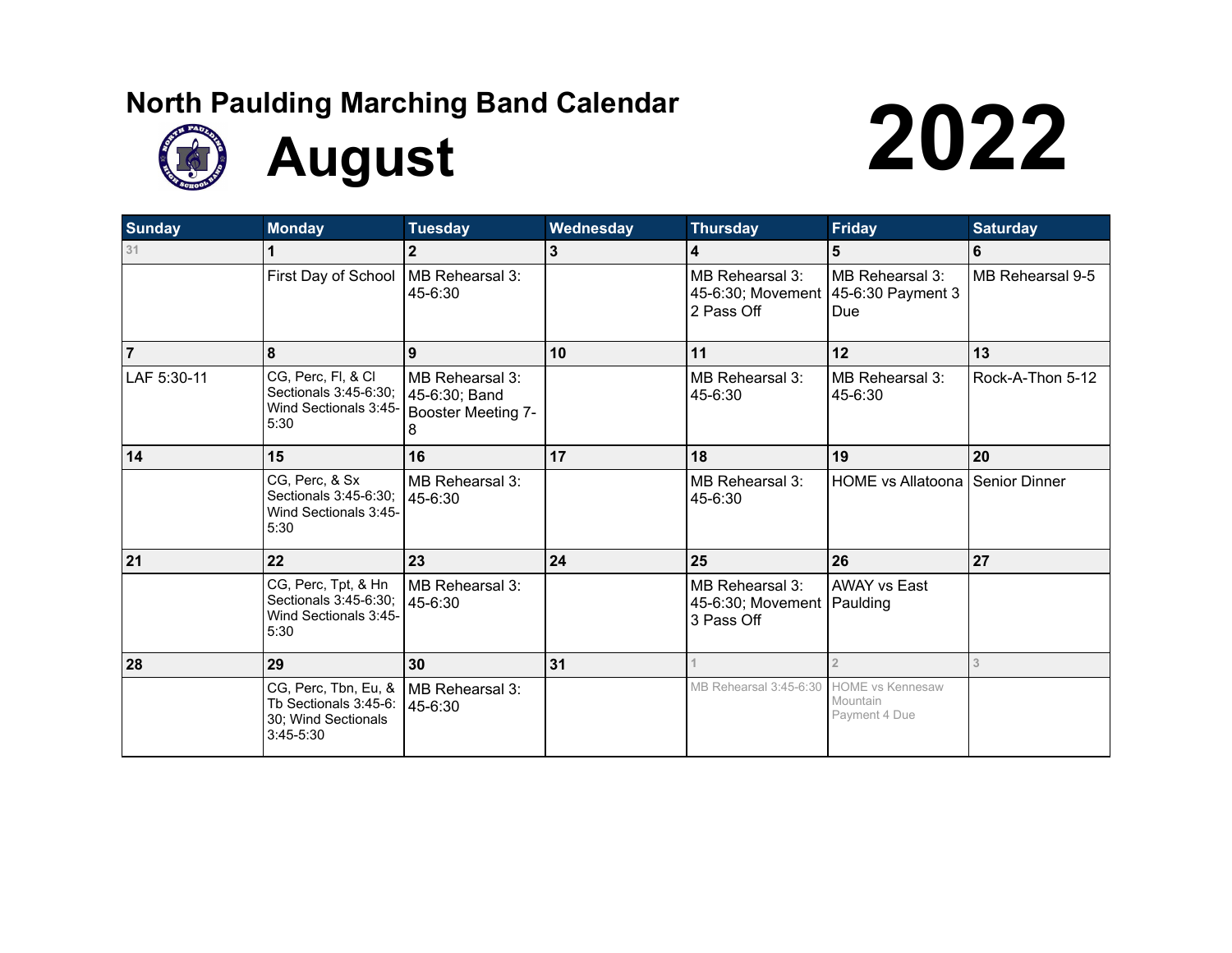

# **September** 2022

| <b>Sunday</b>  | <b>Monday</b>                                                                     | <b>Tuesday</b>                                              | Wednesday      | <b>Thursday</b>                                  | <b>Friday</b>                                    | <b>Saturday</b>         |  |
|----------------|-----------------------------------------------------------------------------------|-------------------------------------------------------------|----------------|--------------------------------------------------|--------------------------------------------------|-------------------------|--|
| 28             | 29                                                                                | 30                                                          | 31             | 1                                                | $\mathbf{2}$                                     | $\mathbf{3}$            |  |
|                | CG, Perc, Tbn, Eu, & Tb<br>Sectionals 3:45-6:30;<br>Wind Sectionals 3:45-5:<br>30 | MB Rehearsal 3:45-6:30                                      |                | MB Rehearsal 3:<br>45-6:30                       | HOME vs<br>Kennesaw<br>Mountain Payment<br>4 Due |                         |  |
| $\overline{4}$ | 5                                                                                 | $6\phantom{a}$                                              | $\overline{7}$ | 8                                                | 9                                                | 10 <sup>1</sup>         |  |
|                | Labor Day<br>(No School)                                                          | MB Rehearsal 3:<br>45-6:30                                  |                | MB Rehearsal 3:<br>45-6:30                       | <b>AWAY vs South</b><br>Paulding                 | <b>Paulding Meadows</b> |  |
| 11             | 12                                                                                | 13                                                          | 14             | 15                                               | 16                                               | 17                      |  |
| LAF 5:30-11    | CG, Perc, & all<br><b>Winds Sectionals</b><br>3:45-6:30                           | MB Rehearsal 3:<br>45-6:30; Band<br>Booster Meeting 7-<br>8 |                | MB Rehearsal 3:<br>45-6:30 Moe's<br>Dinner Night | <b>AWAY vs Pope</b>                              |                         |  |
| 18             | 19                                                                                | 20                                                          | 21             | 22                                               | 23                                               | 24                      |  |
|                | <b>Fall Break</b>                                                                 |                                                             |                |                                                  |                                                  |                         |  |
| 25             | 26                                                                                | 27                                                          | 28             | 29                                               | 30                                               |                         |  |
|                | MB Rehearsal 3:<br>45-6:30                                                        | MB Rehearsal 3:<br>45-6:30                                  |                | MB Rehearsal 3:<br>45-6:30                       | <b>HOME vs Walton</b>                            |                         |  |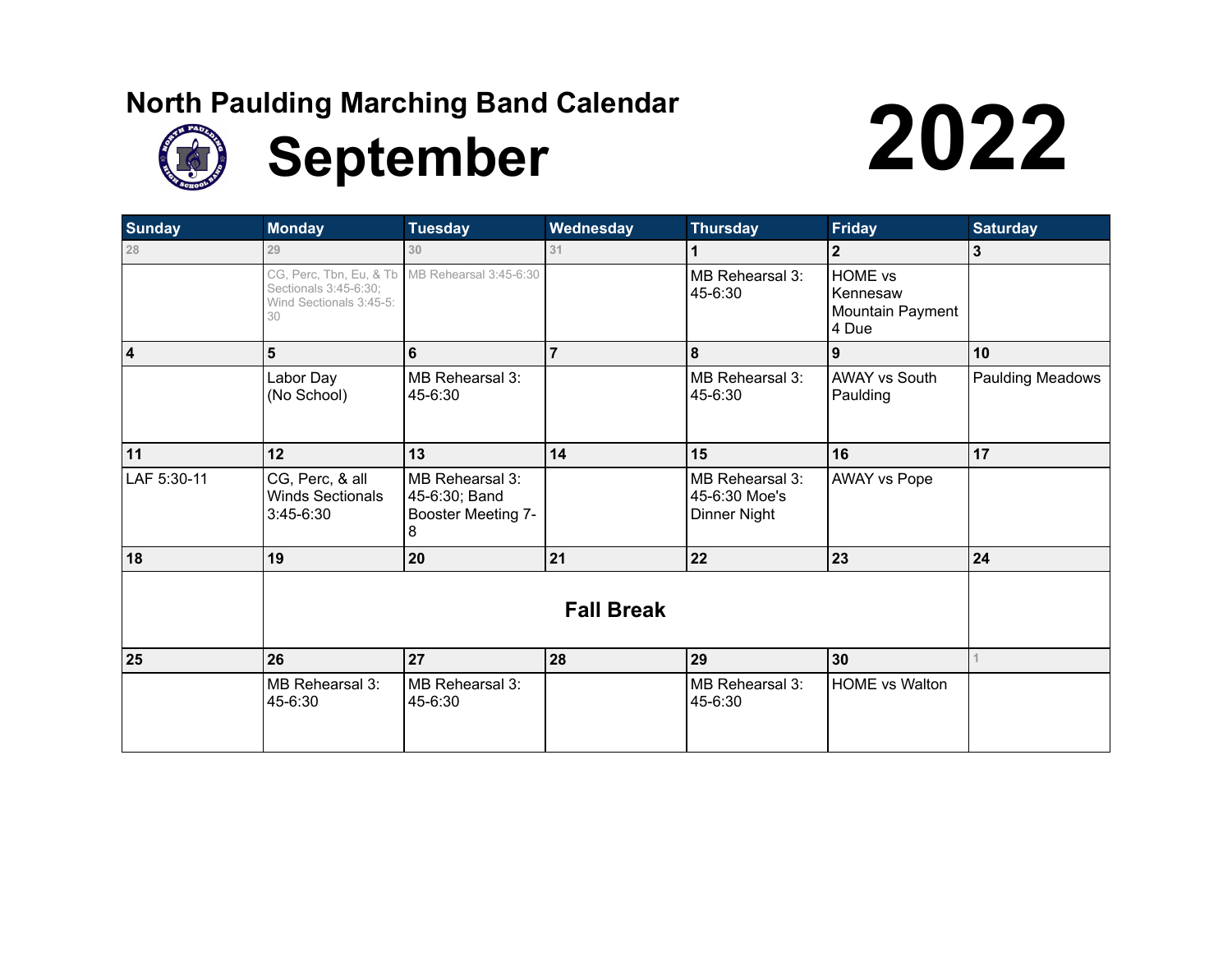

**October 2022** 

| <b>Sunday</b>           | <b>Monday</b>                                 | <b>Tuesday</b>                                              | Wednesday      | <b>Thursday</b>                                  | <b>Friday</b>                               | <b>Saturday</b>                         |
|-------------------------|-----------------------------------------------|-------------------------------------------------------------|----------------|--------------------------------------------------|---------------------------------------------|-----------------------------------------|
| 25                      | 26                                            | 27                                                          | 28             | 29                                               | 30                                          | 1                                       |
|                         |                                               | MB Rehearsal 3:45-6:30 MB Rehearsal 3:45-6:30               |                | MB Rehearsal 3:45-6:30                           | <b>HOME</b> vs Walton                       | Competition OR<br>Saturday<br>Rehearsal |
| $\overline{\mathbf{2}}$ | 3                                             | 4                                                           | $5\phantom{1}$ | $6\phantom{1}$                                   | $\overline{7}$                              | 8                                       |
|                         | MB Rehearsal 3:<br>45-6:30                    | MB Rehearsal 3:<br>45-6:30; Band<br>Booster Meeting 7-<br>8 |                | MB Rehearsal 3:<br>45-6:30                       | MB Rehearsal 3:<br>45-6:30 Payment 5<br>Due | LAF 5:30-11                             |
| 9                       | 10                                            | 11                                                          | 12             | 13                                               | 14                                          | 15                                      |
|                         | MB Rehearsal 1:<br>45-5:30                    | <b>Paulding County</b><br>Exhibition 1:45-11:<br>30         |                | MB Rehearsal 1:<br>45-5:30                       | <b>HOME vs Harrison</b>                     | Competition                             |
| 16                      | 17                                            | 18                                                          | 19             | 20                                               | 21                                          | 22                                      |
|                         | MB Rehearsal 3:<br>45-6:30                    | MB Rehearsal 3:<br>45-6:30                                  |                | MB Rehearsal 3:<br>45-6:30 Moe's<br>Dinner Night | <b>AWAY vs</b><br>McEachern                 | Competition or<br>Saturday<br>Rehearsal |
| 23                      | 24                                            | 25                                                          | 26             | 27                                               | 28                                          | 29                                      |
|                         | MB Rehearsal 3:<br>45-6:30                    | MB Rehearsal 3:<br>45-6:30                                  |                | MB Rehearsal 3:<br>45-6:30                       | <b>AWAY vs Hillgrove</b>                    | Competition                             |
| 30                      | 31                                            | 1                                                           | $\overline{2}$ | 3                                                | 4                                           | 5                                       |
|                         | <b>MB Halloween</b><br>Extravaganza 3:45-6:30 |                                                             |                | MB Rehearsal 3:45-6:30                           | <b>HOME</b> vs Marietta                     |                                         |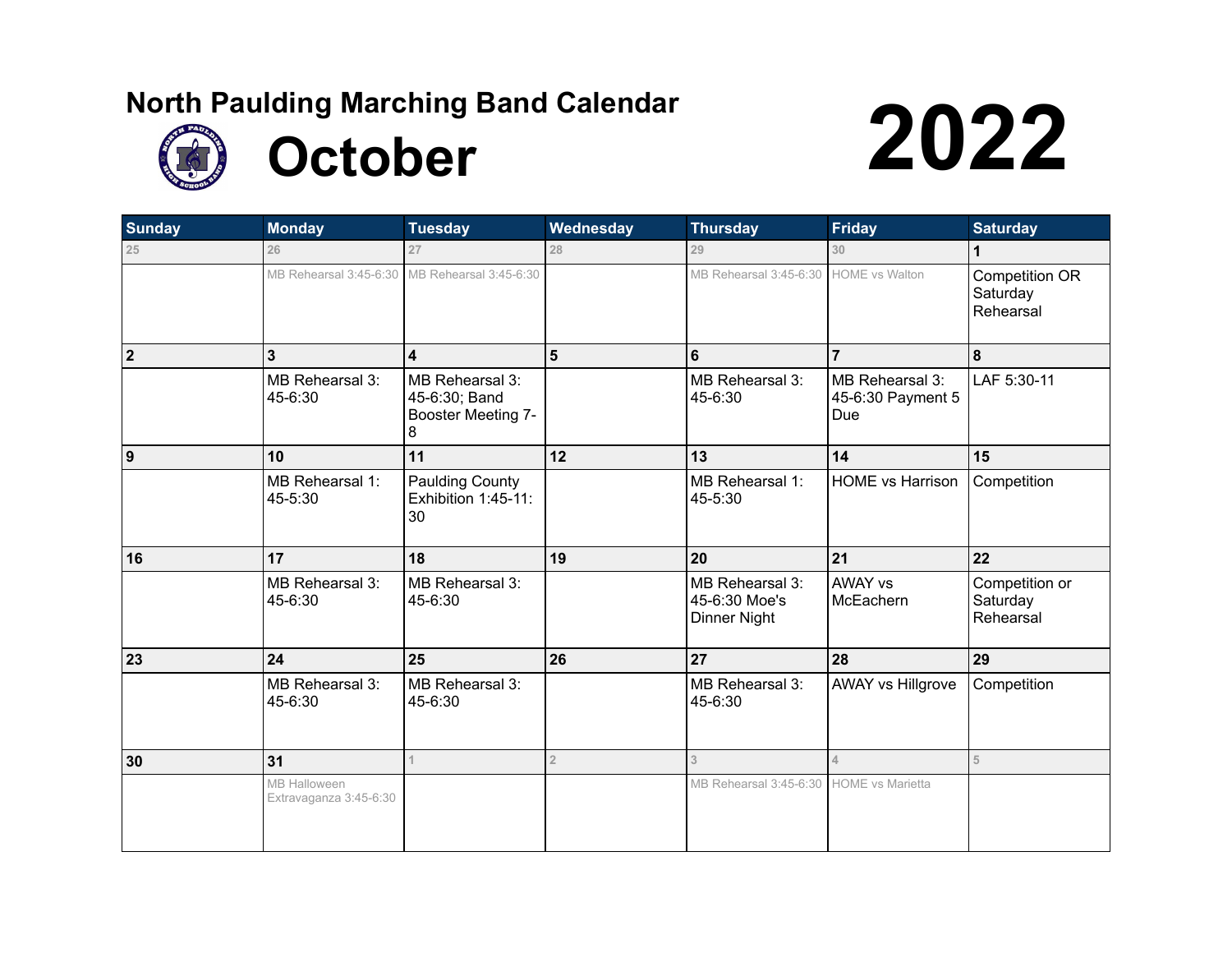



| <b>Sunday</b>   | <b>Monday</b>              | <b>Tuesday</b>                     | Wednesday                 | <b>Thursday</b>                | <b>Friday</b>                | <b>Saturday</b>                   |
|-----------------|----------------------------|------------------------------------|---------------------------|--------------------------------|------------------------------|-----------------------------------|
| 30              | 31                         |                                    | $\overline{2}$            | $\mathbf{3}$                   | $\overline{\mathbf{4}}$      | $5\phantom{1}$                    |
|                 | MB Rehearsal 3:<br>45-6:30 | MB Rehearsal 3:<br>45-6:30         |                           | MB Rehearsal 3:<br>45-6:30     | <b>HOME vs North</b><br>Cobb | Potential<br>Competition 4        |
| $6\phantom{1}6$ | $\overline{7}$             | 8                                  | 9                         | 10                             | 11                           | 12                                |
|                 |                            |                                    |                           |                                | Potential Playoff<br>Game    | Potential Playoff<br>Game         |
| 13              | 14                         | 15                                 | 16                        | 17                             | 18                           | 19                                |
|                 |                            | <b>Band Booster</b><br>Meeting 7-8 |                           |                                | Potential Playoff<br>Game    | Potential Playoff<br>Game         |
| 20              | 21                         | 22                                 | 23                        | 24                             | 25                           | 26                                |
|                 |                            | <b>Thanksgiving Break</b>          | Potential Playoff<br>Game | Potential Playoff<br>Game      |                              |                                   |
| 27              | 28                         | 29                                 | 30                        |                                | $\overline{2}$               | 3                                 |
|                 |                            |                                    |                           | Parade Rehearsal 3:45-<br>5:30 | Potential Playoff Game       | Parade; Potential<br>Playoff Game |